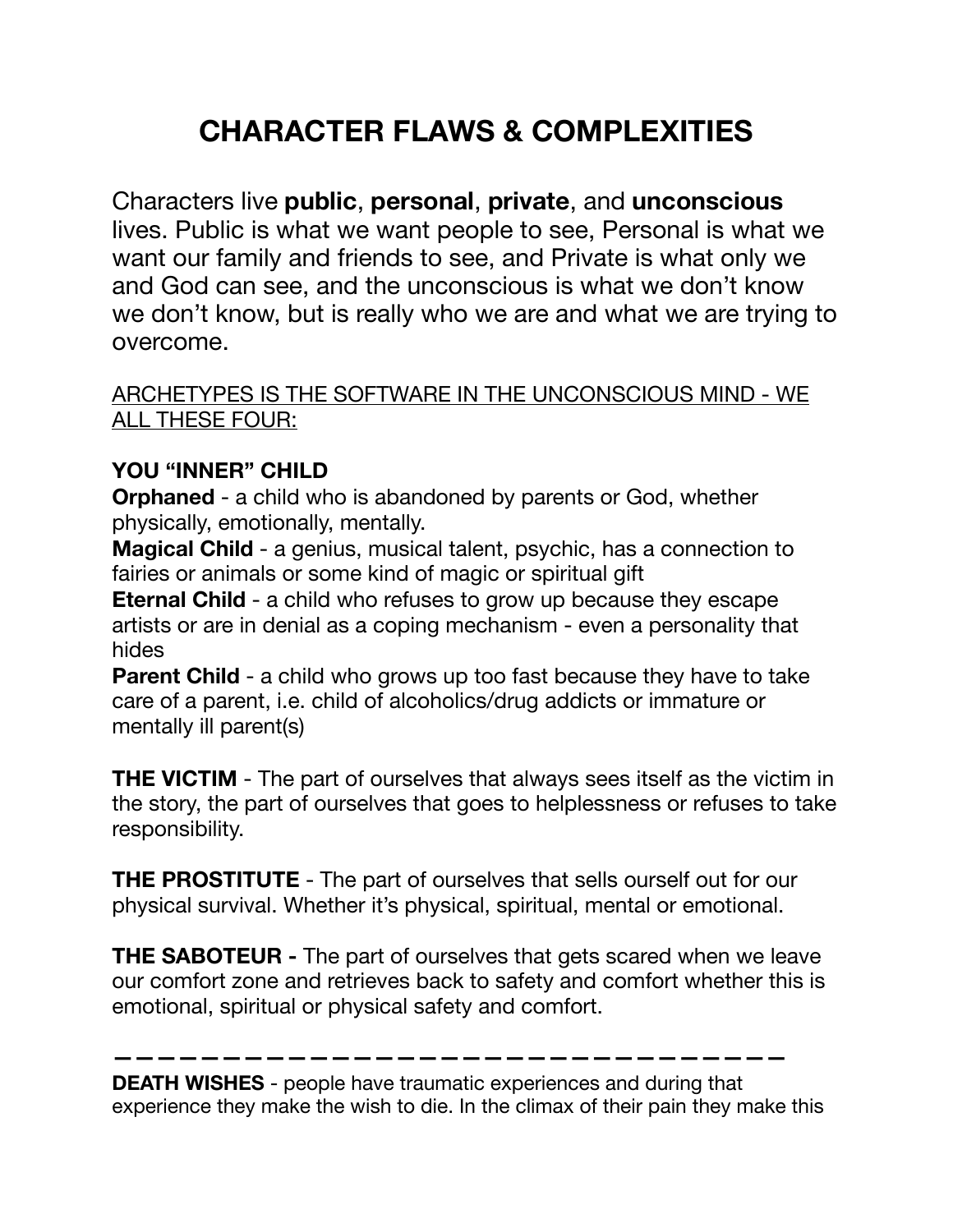wish and they forget they did. The mind takes the command and tries to kill the person. It can show up as smoking, doing drugs, getting a motorcycle, doing dangerous behavior that can get you killed.

**WOUNDS** - the hurt we carry when we feel something went wrong because of our fault or failure to do something or to be perfect. Our wounds are often connected to our shame. It's a false interpretation that carries severe shame, a horrible judgement against ourselves that we use as confirmation that we are broken.

**GUILT** - People with unconscious or conscious guilt desire punishment and will attract an abuser. They have to forgive themselves to release the abuser/stalker/ persecutor.

**DISEASES - Cancer:** deals with anger/rage connected to different traumas, **Chest problems**: unable to speak truth, uterus is connected to sexual shame/ violation, rape/molestation, **Lungs:** deal with unprocessed grief, **Legs:** deal with inability or unwillingness to move forward, **Male organs:** deal with not feeling "man enough", your body registers the emotional trauma or your inability to say no and care for yourself. Check out You Can Heal Your Life to find out what each disease means and why it happens in certain parts of the body.

**ANCESTRAL TRAUMA** - trauma that gets transferred by each generation if it is not transformed - examples: starvation, genocide, war, refugee, persecution, torture, loss of land, etc.

**Starvation** - family becomes overweight generation after generation **Genocide/persecution** - paranoia, mental illness, being invisible **War/Refugees** - hoarding, recreation of the violence, hiding out

**PERSONALITIES** - when certain people experience trauma they may leave their bodies to deny it and a personality steps in. The trauma at the age that it happens gets frozen. When people drink, do drugs or are intoxicated, the personality that gets trigged can take over and that's why people sometimes can't remember what they did when they were drunk.

**FAMILY CURSES** - when a family member commits a sin and it is not confessed, dark forces have the right to make that family pay for it through addiction, bad luck or repetition of the crime they committed being done against them. It can show up in the first born, or only the males or females, etc. The curse could be done by professional "witch/brujo" or just a person sending their hate and ill will. The sin needs to be confessed and acknowledged by a person